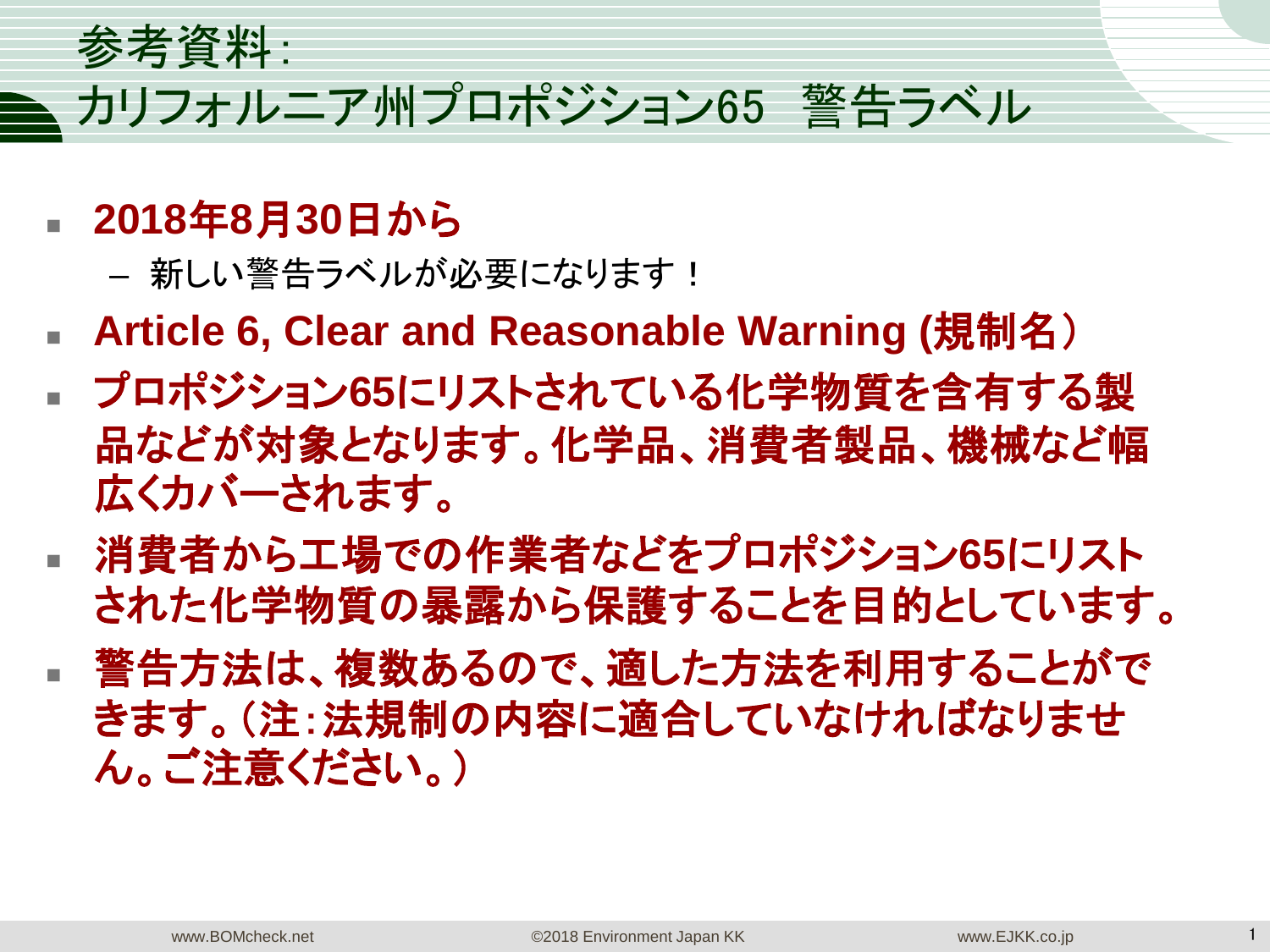# カリフォルニア州プロポジション65 警告ラベル

- Proposition 65 Safe Drinking Water and Toxic Enforcement Act of 1986 (プロポジション65飲料水安全および有害施行法)
- 発がん性や生殖毒性を引き起こす、または、可能性のある有害化学物質リ スト(プロポジション65リスト)に収載された化学物質を含有する製品/化学 品等をカリフォルニア州内で流通する時に、事前に有害物質による暴露を 知らせることを目的とする。
- 家庭または職場での暴露、または環境放出による暴露等が対象となる。 警告ラベル
	- セーフハーバ警告
		- 無影響量(発がん性のNSRL〔No Significant Risk Lebel:著しいリスクを示さない量〕または(生殖毒性のMADL〔Maximum Allowable Dose Level:最大許容投与量〕)以下の場合、警告ラベル等が免除される。セーフハーバーレベル と呼ばれる。無影響量以上の場合、ラベルが必要になる。
	- セーフハーバー警告代替警告などがある。
- プロポジション**65**収載化学物質: 約**900**ケミカル
	- <http://oehha.ca.gov/proposition-65/chemicals> (chemical list)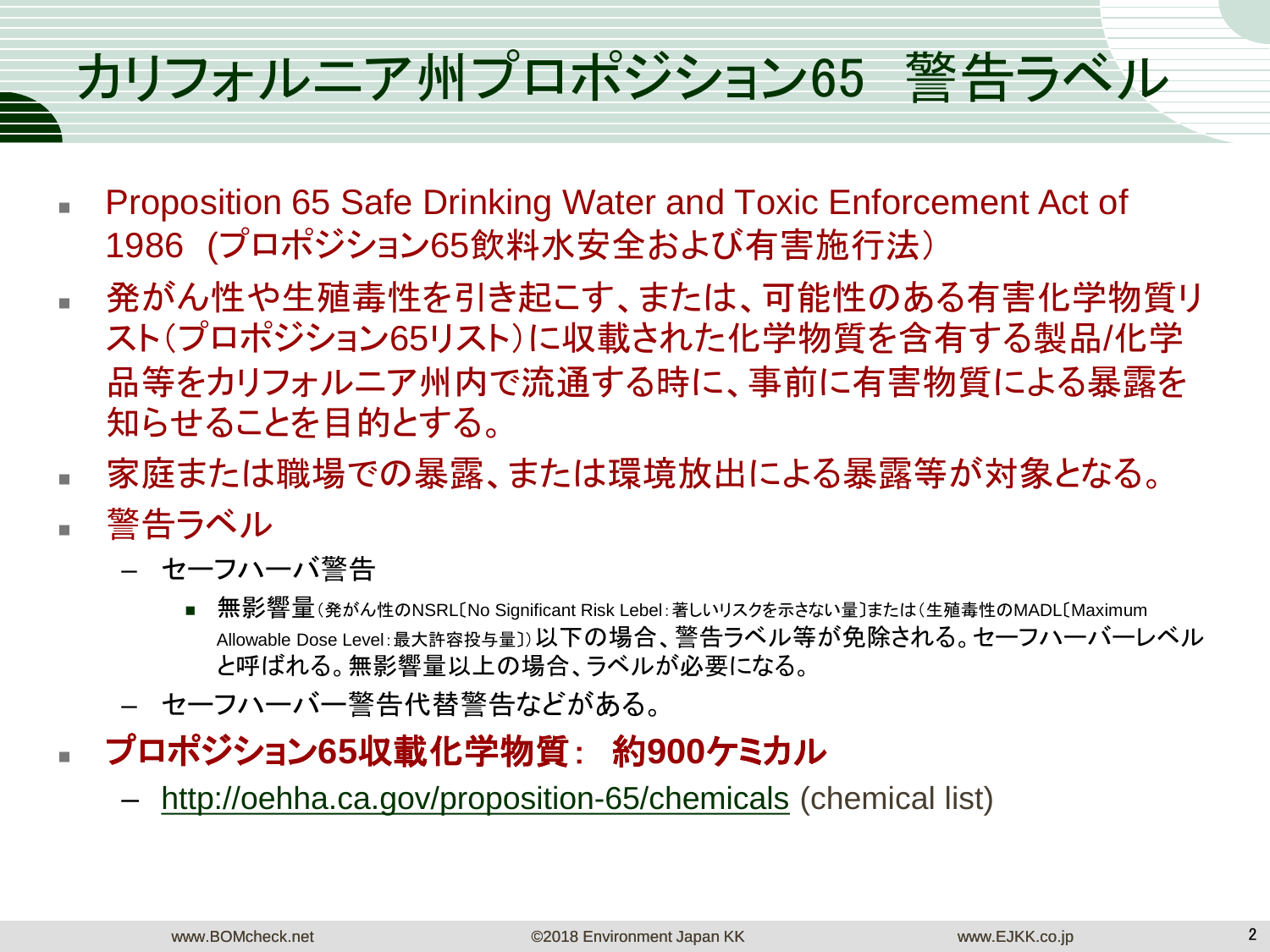Proposition 65 New Warning Label Examples(セーフハーバー警告) Article 6, Clear and Reasonable Warning effective in **August 30<sup>th</sup>, 2018** 

#### 発がん性物質に暴露する場合(例) For carcinogen



**WARNING:** This product can expose you to chemicals including [name of one or more chemicals], which is [are] known to the State of California to cause cancer. For more information go to www.P65Warnings.ca.gov.

生殖毒性物質に暴露する場合(例) For reproductive toxins



**WARNING:** This product can expose you to chemicals including [name of one or more chemicals], which is [are] known to the State of California to cause birth defects or other reproductive harm. For more information go to www.P65Warnings.ca.gov.

発がん性物質と生殖毒性物質の両方に暴露する場合(例)For carcinogens and reproductive toxins-contained products



**WARNING:** This product can expose you to chemicals including [name of one or more chemicals], which is [are] known to the State of California to cause cancer, and [name of one or more chemicals], which is [are] known to the State of California to cause birth defects or other reproductive harm. For more information go to www.P65Warnings.ca.gov.

発がん性と生殖毒性の両方を示す化学物質に暴露する場合(例) For carcinogens and reproductive toxins



**WARNING:** "This product can expose you to chemicals including [name of one or more chemicals], which is [are] known to the State of California to cause cancer and birth defects or other reproductive harm. For more information go to www.P65Warnings.ca.gov."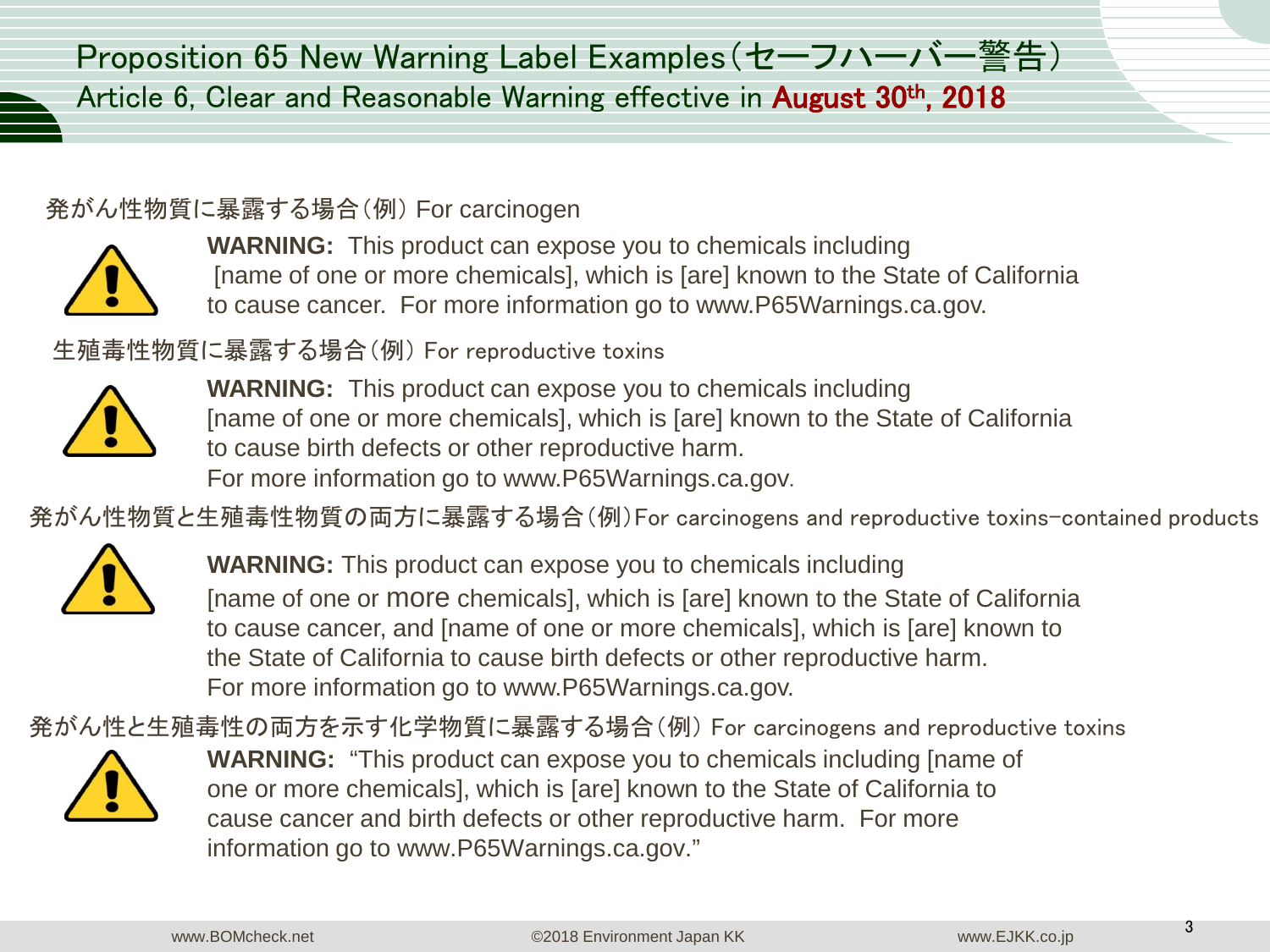

# 直接製品またはパッケージに貼付する方法 (消費者製品など)

発がん性と生殖毒性の両方を示す化学物質に暴露する場合(例)

WARNING: Cancer and Reproductive Harm – www.P65Warnings.ca.gov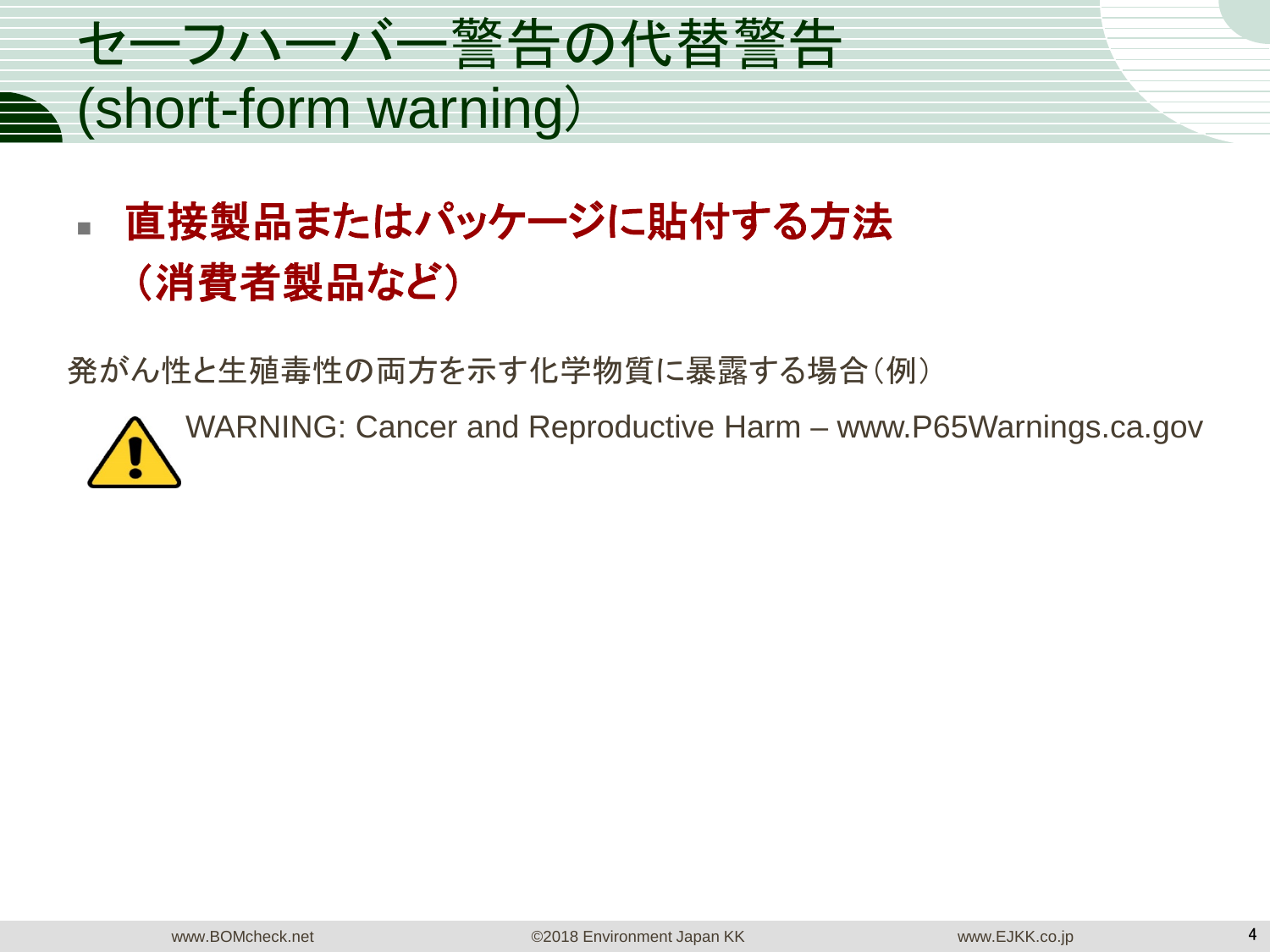

- インターネット警告
	- ハイパーリンク "WARNING"
		- インターネットショッピング(カリフォルニア住民のみ対象)

### オーダーメイド警告(**tailored warnings)**

消費者製品限定暴露警告

- アルコール飲料、食品、非アルコール飲料、処方箋薬、 歯科ケアー製品、木材ダスト、家具、ジーゼルエンジン、自動車、 レクリエーション用自動車
- 屋内駐車場、遊園地、石油系製品、ガソリンステーション、 自動車修理工場、特定禁煙所等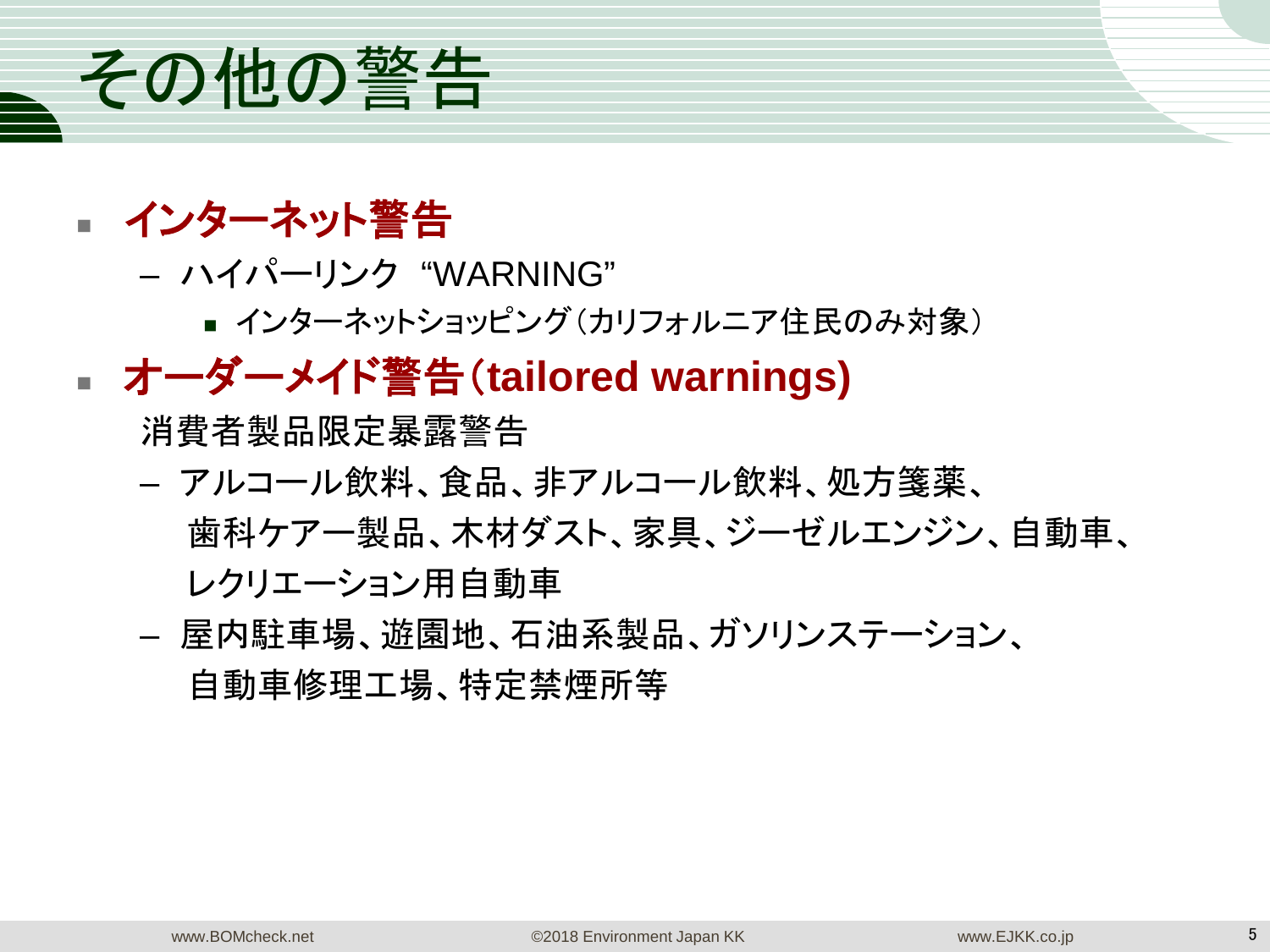

### 要注意

- **Consumer advocacy groups/Bounty hunters**
- 消費者擁護団体**/**バウンティハンター(報奨金目当てで違反 製品を探す人々)
- セーフハーバー警告がベースになっているが、使用が強制 されてはいない。これ以外の警告方法を利用しても構わない。 ただし、根拠を明確にしておくことが必要である。
- 情報のご利用の際のお願い。最終判断は、貴社の責任でお 願いします。